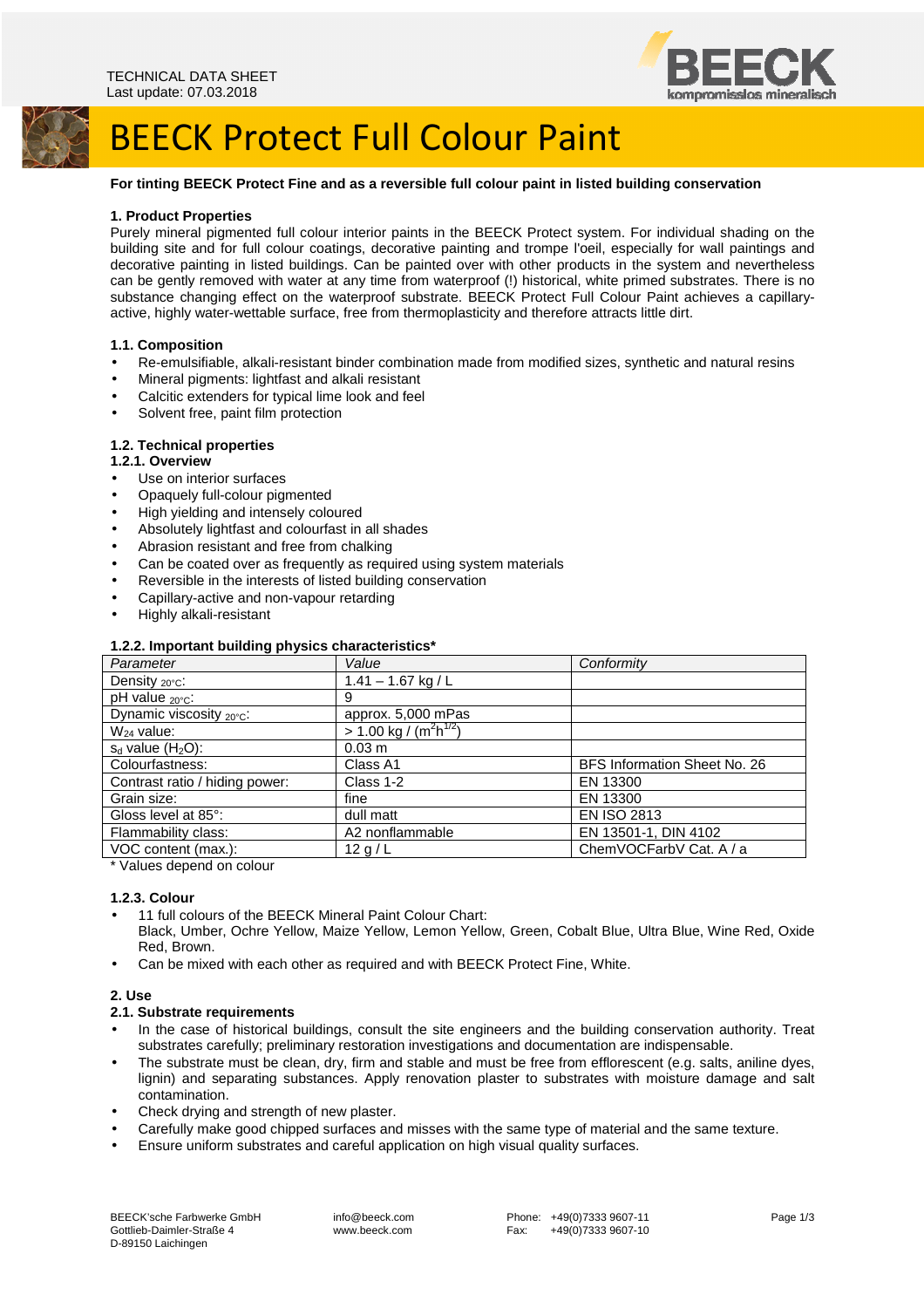

# BEECK Protect Full Colour Paint

**2.2. Brief information on the standard system for full colour coatings and full colour painting and decorating** 

- Apply two coats of BEECK Protect Full Colour Paint.
- Add water to optimally adjust BEECK Protect Full Colour Paint to the substrate and use.
- Prime and consolidate highly absorbent and somewhat crumbling substrates with BEECK Protect Primer.
- Use plaster to repair cracked substrates. Areas of plaster with hairline cracks and minor structural defects: coat the whole surface with BEECK Protect Coarse. Try out on a test area.
- A primer coat with for improved removability of full colour and tinted coatings, preferably with BEECK Protect White, Fine or Coarse.

## **2.3. Substrate and preparatory treatment**

• **(Air) lime plaster (PI, CSI/CSII), lime-cement plaster (PII), cement plaster (PIII):** 

Check drying and strength of plaster. Use BEECK Etching Fluid to remove sinter skin on solid plaster or render, or grind off. Do not etch thin coat plasters or renders and composite material. Prime absorbent or weakly sanding plaster with BEECK Protect Primer. Try out first on test area of lime-air plaster.

#### • **Gypsum plaster, plaster stucco:**

Apply primer coat with BEECK Protect Primer. Grind off any sinter skin beforehand.

#### • **Gypsum boards:**

Ensure proper installation and required surface quality and evenness tolerances under the given on site and glancing light conditions (VOB/C and quality level 3 or 4, according to good practice guide No. 2 issued by the German gypsum industry association (Bundesverband der Gipsindustrie e.V.)). Apply primer coat to whole surface with BEECK Protect Primer. If using full colour coatings it is advisable to cover substrate with a fabric or non-woven wall covering.

## • **Natural stone, concrete, calcium silicate masonry, brick, wood:**

Test for absorbency, moisture damage and efflorescence (salt edges!). Clean, make good crumbling joints. Coat highly absorbent surfaces with BEECK Protect Primer. Thoroughly clean concrete with water and BEECK Formwork Oil Remover according to the factory specifications and rinse off with clean water. Test the wettability of the cleaned substrate by spraying on water. Always try out on a test area of critical substrates such as old wooden beams, half timbering or panelling. Precoat, as required, with BEECK Wood Primer, BEECK Bonding Coat Fine (irreversible!) or BEECK Protect Primer.

Prefer a coloration similar to substrate to reduce undesirable discolourations and stains.

#### • **Clay or loam:**

Clay or loam must be through-dry, firm and stable. Repair cracks with plaster beforehand, brush off any sanding grain. Prewetten and prime with BEECK Protect Primer, thinned with water. Then 2 – 3 extremely thin layered, thinned coats with BEECK Protect Full Colour Paint, with at least 24 hours drying time between each. Always try out on a test area first before using on clay or loam!

#### • **Firm mineral coatings:**

Brush down, if chalking and highly absorbent, consolidate with BEECK Protect Primer. Rinse off distemper and tempera paint, note and follow listed building conservation specifications! Emulsion coatings: clean and try out on a test area. Remove oil paint, lacquer and latex coatings or renovate in proper style by using BEECK stand oil paints.

- **Unsuitable substrates** are efflorescent, organic and damp substrates, e.g. plastics, metals and areas with hygroscopic or rising damp. Pretest when using on loam, clay or wood.
- **Defective substrates** require a differentiated approach. Apply renovation plaster to damp, salt contaminated areas, basement walls and base areas.

# **2.4. Application instructions**

# **2.4.1. General information**

Check substrate suitability as required (see 2.1 and 2.3). Pay particular attention to the absorbency, strength and texture of the respective substrate. Try out on a test area before using on high quality and critical surfaces. Ensure that the product is used by qualified persons only.

- Note and follow the listed building conservation specifications for historically valuable building materials.
- Carefully cover surfaces which are not to be treated especially glass, ceramics, window sills, expansion joints, lacquer and anodic coatings – and protect them from splashes.
- Provide personal protective equipment.
- Only use containers from the same production batch to coat self-contained areas.
- Ensure an even substrate, a sufficient number of qualified workers and a smooth, uninterrupted coating process for tinted and full coloured coats.
- Stir BEECK Protect Full Colour Paint uniformly with a powered mixing paddle before use.
- Add water to make optimally coatable.
- Do not use on hot surfaces.
- Minimum application temperature: +8°C

BEECK'sche Farbwerke GmbH Gottlieb-Daimler-Straße 4 D-89150 Laichingen

 info@beeck.com www.beeck.com